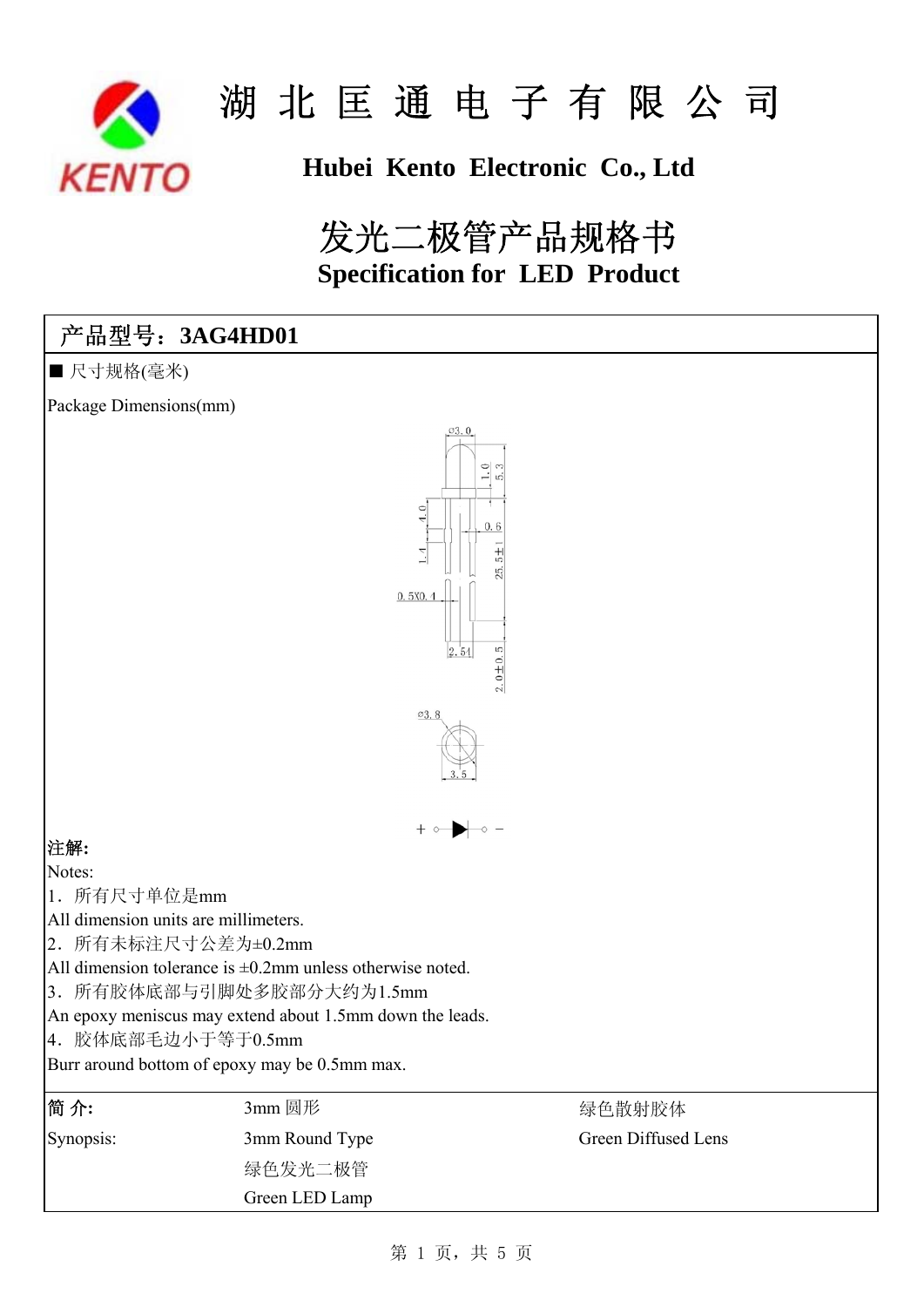

## **Hubei Kento Electronic Co., Ltd**

| 产品型号: 3AG4HD01                                                               |                      |                                             |             |                   |                 |                   |  |  |
|------------------------------------------------------------------------------|----------------------|---------------------------------------------|-------------|-------------------|-----------------|-------------------|--|--|
| ■ 主要光电特性 (室温 = 25°C)Typical Electrical & Optical Characteristics (Ta = 25°C) |                      |                                             |             |                   |                 |                   |  |  |
| 项目<br><b>ITEMS</b>                                                           | 符号<br><b>SYMBOL</b>  | 条件<br><b>CONDITION</b>                      | 最小值<br>MIN. | 典型值<br>TYP.       | 最大值<br>MAX.     | 单位<br><b>UNIT</b> |  |  |
| 正向电压<br>Forward Voltage                                                      | <b>VF</b>            | $IF = 20mA$                                 | 1.6         | 2.1               | 2.65            | $\mathbf{V}$      |  |  |
| 反向电流<br><b>Reverse Current</b>                                               | <b>IR</b>            | $VR = 5V$                                   | ---         |                   | 1.1             | $\mu A$           |  |  |
| 主波长<br>Dominant Wavelength                                                   | $\lambda$ D          | $IF = 20mA$                                 | 570         |                   | 574             | nm                |  |  |
| 发光强度<br>Luminous Intensity                                                   | IV                   | $IF = 20mA$                                 | 58          | 74                | 95              | mcd               |  |  |
| 50%能量发光视角<br>50% Power Viewing Angle                                         | $2\theta\frac{1}{2}$ | $IF = 20mA$                                 | $---$       | 38                | ---             | deg               |  |  |
| ■ 最大绝对额定值(室温 = 25℃)Absolute Maximum Ratings at (Ta = 25℃)                    |                      |                                             |             |                   |                 |                   |  |  |
| 项目<br><b>ITEMS</b>                                                           | 符号<br><b>SYMBOL</b>  | 最大绝对额定值<br>ABSOLUTE MAXIMUM RATING          |             | 单位<br><b>UNIT</b> |                 |                   |  |  |
| 正向电流<br><b>Forward Current</b>                                               | IF                   | 50                                          |             |                   | mA              |                   |  |  |
| 峰值正向电流<br>Peak Forward Current                                               | <b>IFP</b>           | 220                                         |             |                   | mA              |                   |  |  |
| 连续工作电流<br><b>Continuous Forward Current</b>                                  | IL                   | 20                                          |             |                   | mA              |                   |  |  |
| 反向电压<br><b>Reverse Voltage</b>                                               | <b>VR</b>            | 5                                           |             |                   | $\mathbf{V}$    |                   |  |  |
| 功耗<br><b>Power Dissipation</b>                                               | PD                   | 105                                         |             |                   | mW              |                   |  |  |
| 工作温度<br><b>Operation Temperature</b>                                         | Topr                 | $-40 \sim +80$                              |             |                   | $\rm ^{\circ}C$ |                   |  |  |
| 贮存温度<br><b>Storage Temperature</b>                                           | <b>Tstg</b>          | $-40 \sim +80$                              |             |                   | $\rm ^{\circ}C$ |                   |  |  |
| 引脚镀锡温度<br>Lead Soldering Temperature                                         | Tsol                 | 最大温度260℃,最长时间5秒<br>Max.260°C for 5 sec Max. |             |                   |                 |                   |  |  |

IFP 条件:脉冲宽度小于等于10 分钟

IFP Conditions:Pulse Width≤10msec duty≤1/1

Tsol 条件: 离胶体底部4mm 处为基础

Tsol Conditions: 4mm from the base of the epoxy bulb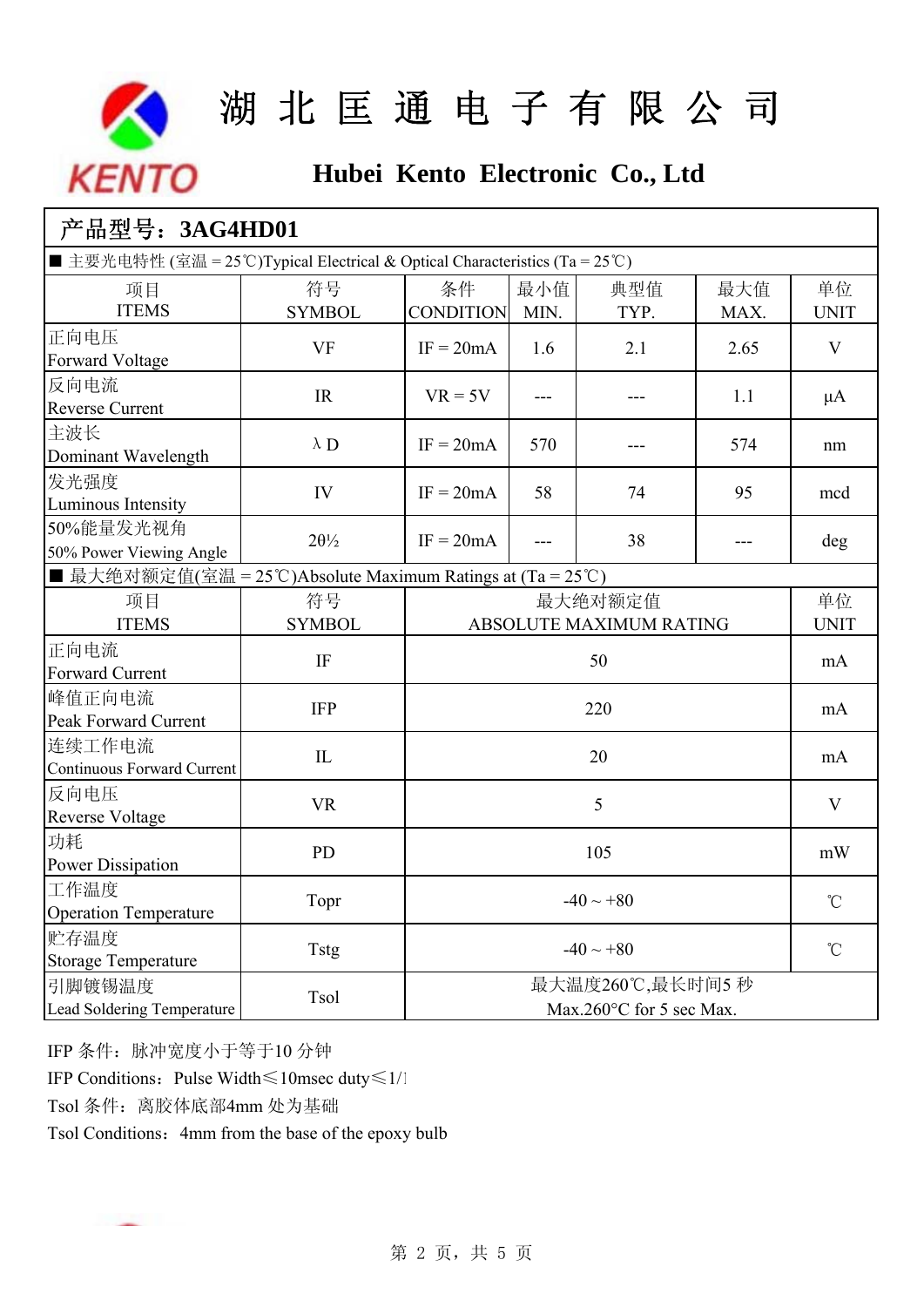

## **Hubei Kento Electronic Co., Ltd**

### 产品型号:**3AG4HD01**

■ 半功视角



### ■ 可靠性试验

Reliability Performance

| Renadhity Periormance      |                           |                                                                                                               |                      |             |          |
|----------------------------|---------------------------|---------------------------------------------------------------------------------------------------------------|----------------------|-------------|----------|
| 测试分类                       | 测试项目                      | 测试条件                                                                                                          | 测试持续时间               | 抽样大小        | 判定       |
| <b>Test Classification</b> | Test Item                 | <b>Test Conditions</b>                                                                                        | <b>Test Duration</b> | Sample Size | Standard |
| 寿命测试                       | 寿命测试                      | Ta=25°C $\pm$ 5°C, IF=20mA                                                                                    | 1000小时(hrs)          | 10PCS       |          |
| Life Test                  | Life Test                 |                                                                                                               |                      |             |          |
|                            | 热冲击测试                     | $-10^{\circ}\text{C} \pm 5^{\circ}\text{C} \leftarrow \rightarrow +100^{\circ}\text{C} \pm 5^{\circ}\text{C}$ | 100循环(cycles)        | 10PCS       |          |
|                            | <b>Thermal Shock Test</b> | 5min. 10sec. 5min.                                                                                            |                      |             |          |
|                            | 冷热循环测试                    | $-55^{\circ}$ C $\pm 5^{\circ}$ C $\leftarrow \rightarrow +85^{\circ}$ C $\pm 5^{\circ}$ C                    | 100循环(cycles)        | 10PCS       |          |
|                            | Temperature Cycle Test    | 30min. 5min. 30min.                                                                                           |                      |             |          |
| 环境测试                       | 高温高湿测试                    | $Ta=85^{\circ}C\pm5^{\circ}C$                                                                                 |                      | 10PCS       |          |
| <b>Environment Test</b>    | High Temperature &        | $RH = 85\% \pm 0.5\% RH$                                                                                      | 240小时(hrs)           |             |          |
|                            | <b>High Humidity Test</b> |                                                                                                               |                      |             |          |
|                            | 高温贮存测试                    |                                                                                                               |                      | 10PCS       |          |
|                            | <b>High Temperature</b>   | Ta=100℃±5℃                                                                                                    | 1000小时(hrs)          |             |          |
|                            | Storage                   |                                                                                                               |                      |             |          |
|                            | 低温贮存测试                    |                                                                                                               |                      | 10PCS       |          |
|                            | Low Temperature           | Ta=-55°C±5°C                                                                                                  | 1000小时(hrs)          |             |          |
|                            | Storage                   |                                                                                                               |                      |             |          |
|                            | 抗焊接热度                     |                                                                                                               | 5 秒(sec.)            | 10PCS       |          |
| 机械测试                       | Resistance to             | Ta=260°C±5°C                                                                                                  |                      |             |          |
| Mechanical Test            | Soldering Heat            |                                                                                                               |                      |             |          |
|                            | 引脚折弯                      | 负荷2.5 牛顿(0.25 千克)                                                                                             |                      | 10PCS       |          |
|                            | Lead Integrity            | 3 回合(times)<br>$0^{\circ} \sim 90^{\circ} \sim 0^{\circ}$                                                     |                      |             |          |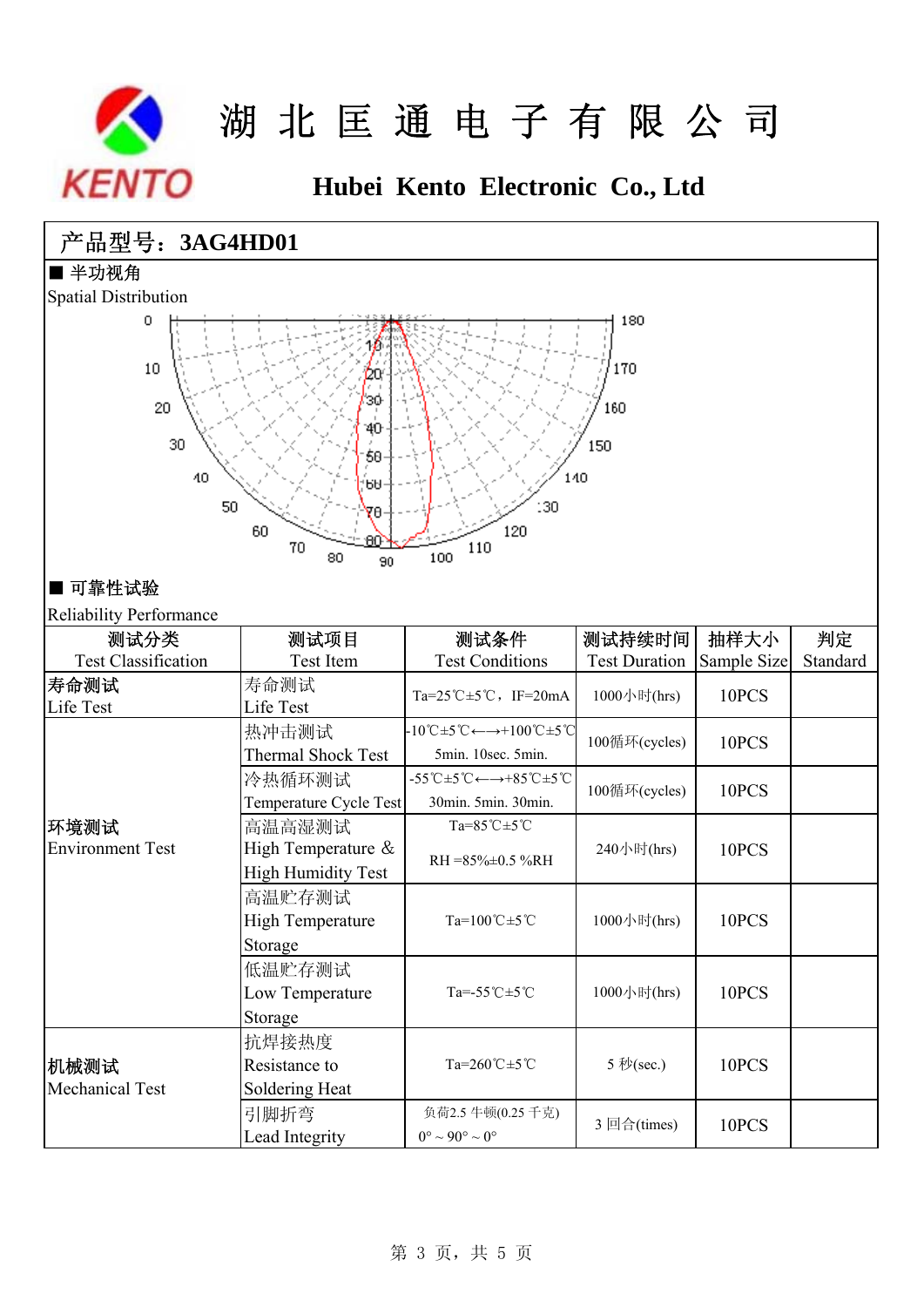

## **Hubei Kento Electronic Co., Ltd**

### 产品型号:**3AG4HD01**

■典型的光电特性曲线 (Ta=25℃ 除非不同地方)

Typical Optical/Electrical Characteristics Curves (Ta=25℃ Unless Otherwise Noted)



第 4 页, 共 5 页